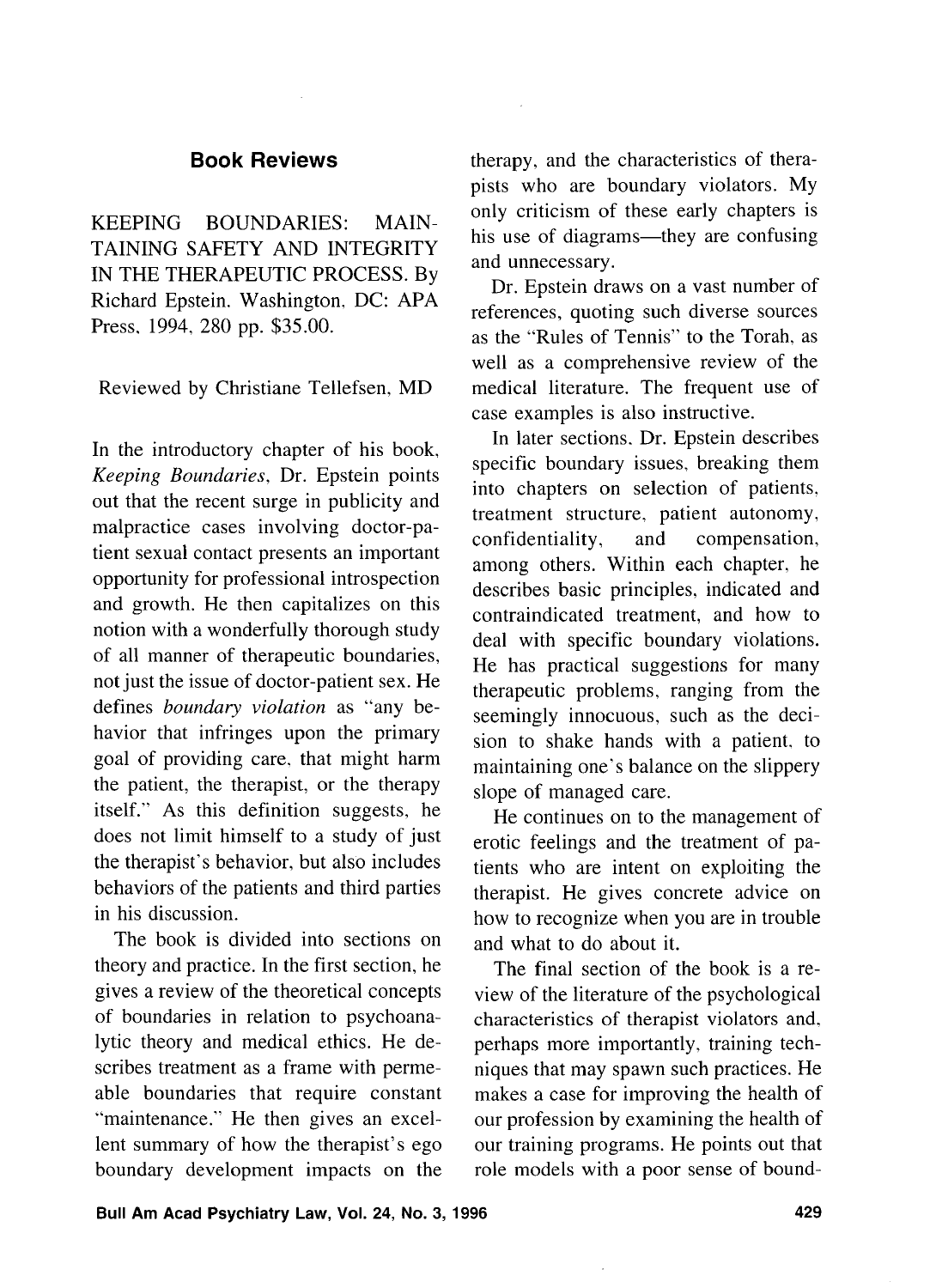aries will undoubtedly pass this on to their students. He concludes this chapter with a section on recommendations for improving training programs that are reasonable and practical. He presents the caveat that some practitioners, because of their personality issues, especially those "suffering from narcissistic depletion," may have a functional learning disability when it comes to an understanding of treatment boundaries. He gives specific guidelines in this chapter for the approach to this situation.

Boundaries are an important topic for both the general and forensic psychiatrist. While Dr. Epstein's book is geared toward a study of sexual contact between doctor and patient, he covers all the other borders that clinicians approach. This book should be read by all psychiatric trainees and clinicians. It is a comprehensive and practical integration of theory and practice.

CHILDREN OF DIVORCE: A PRACTI-CAL GUIDE FOR PARENTS, ATTOR-NEYS, AND THERAPISTS. By William Bernet. New York: Vantage Press, 1995. 109 pp. \$14.95.

Reviewed by Harriet Siege1 Miller, PhD

Years before divorce, broken families or blended families became common occurrences in our lives. The Russian writer Tolstoy artfully observed this in his novel, *Anna Karenina,* noting, "Happy

families are all alike. Every unhappy family is unhappy in its own way." Today, this axiom has stimulated much professional interest and concern. And in his new and compelling book, *Children of Divorce,* William Bernet, MD, takes up the theme of unhappy families struggling with divorce. His focus is on the most helpless, vulnerable member of the family-the child.

"Because each divorced family has its own particular nuances and requirements," Bernet begins, there are no "easy answers" to helping children of divorce. That view is one of the book's strongest points: from the outset, Dr. Bernet makes clear that each family is unique with its own set of issues. The author sets out to create guideposts to help clarify roles and ways to handle extremely difficult situations. Unfortunately, the need for Dr. Bernet's book is great; there were about 1,182,000 divorces in the United States in 1990. These couples among them had about 1,075,000 children.' Since half of all marriages end early-before the seventh year of marriage—over one million children suffer their parents' divorce, according to Bernet.

Fortunately, this book is highly readable and should prove useful not just to parents and therapists, but also to lawyers, judges, members of the clergy, teachers, and social workers. The problem-solving orientation of the book should help both divided parents and children weather the emotional storms of divorce more easily and reduce the fighting between divorced parents "over the children, through the children and in front of the children" (p 3). However, the book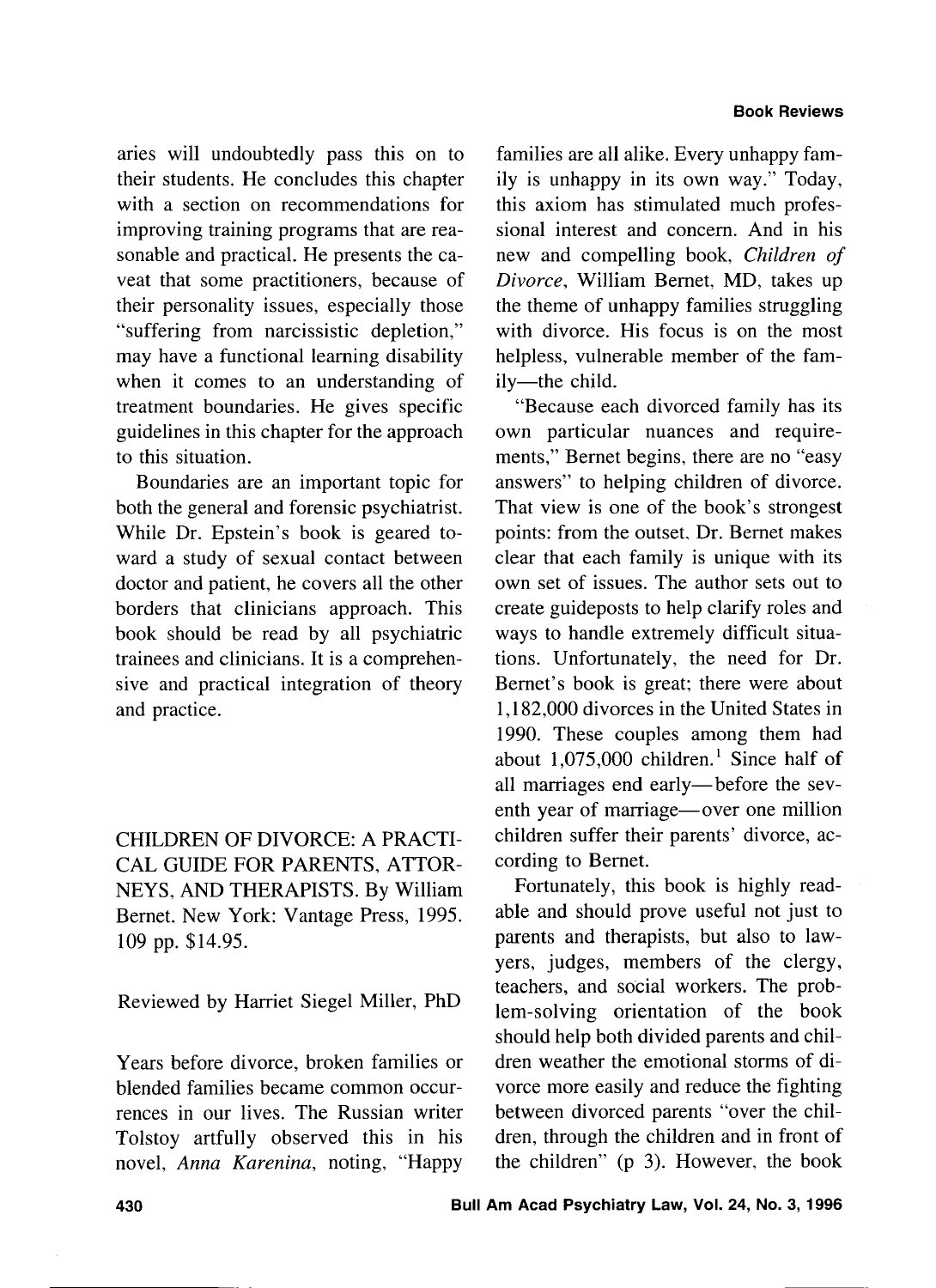## **Book Reviews**

does not have an index or a bibliography, both of which would have been helpful. Offsetting those omissions are the separate boxes embedded in each chapter. Within those boxes are recommended books that discuss the issues raised in the chapter more thoroughly. Also, the case studies at the beginning of each chapter are extremely well chosen and helpful in illuminating the issues.

In *Children* of *Divorce,* Dr. Bernet draws on his extensive experience as a child and forensic psychiatrist to categorize the essential stresses children encounter into two major areas: continuing conflict between the parents and instability. In addressing the areas of conflict and instability, Dr. Bernet uses the following three principles: (I) children of divorce need a good but not ideal relationship with both parents; (2) divorced parents need to minimize the disruption they introduce into the children's lives, while recognizing that disappointments are unavoidable: and (3) parents will need to compromise and move on with their own lives.

This common sense approach can help parents who can't otherwise work harmoniously to cooperate in the tasks of childrearing. *Children of Divorce* zeroes in on safeguarding the child's psychological well-being. That goal is synonymous with those of *Beyond the Best Interests of the Child*,<sup>2</sup> a book to which Dr. Bernet refers.

Dr. Bernet covers a great deal of ground, including creative ideas for roles therapists can play and traditional as well as unusual custody arrangements-including split custody (in which siblings are separated) and visitation schedules

(which he says the custodial parent should encourage). Dr. Bernet also emphasizes the importance of maintaining traditions, even when children find themselves in blended family situations. This work sensitizes all of those involved in divorce, including attorneys, courts, and school and mental health professionals, to the complex issues affecting custody. The author explains and gives down-to-earth solutions for big and small issues that might arise, such as his discussion of types of visitation and custody based on the developmental needs of children of different ages. For example, what is the best living arrangement for very young children up to the age of two, based on the psychological task of developing a sense of trust in their primary caretakers? This issue has also been addressed by Wallerstein and  $Blackeslee.<sup>3</sup>$ 

The chapter on noncustodial parents, one of the most important, presents material not found in other such books. Specifically, it delineates the relative rights of custodial and noncustodial parents. The laws are vague for noncustodial parents. For example, can a noncustodial parent take a child for medical treatment unless there is a true emergency? Dr. Bernet makes helpful recommendations for these "gray areas," including guidelines for the extended family and the areas of education, religion, recreation. psychotherapy and counseling, and psychiatric and psychological evaluation.

In addressing the role therapists play in divorce, Dr. Bernet echoes many of the recommendations found in *Family Evaluations and Custody Litigation.<sup>4</sup> Specifi*cally, both Drs. Bernet and Gardner em-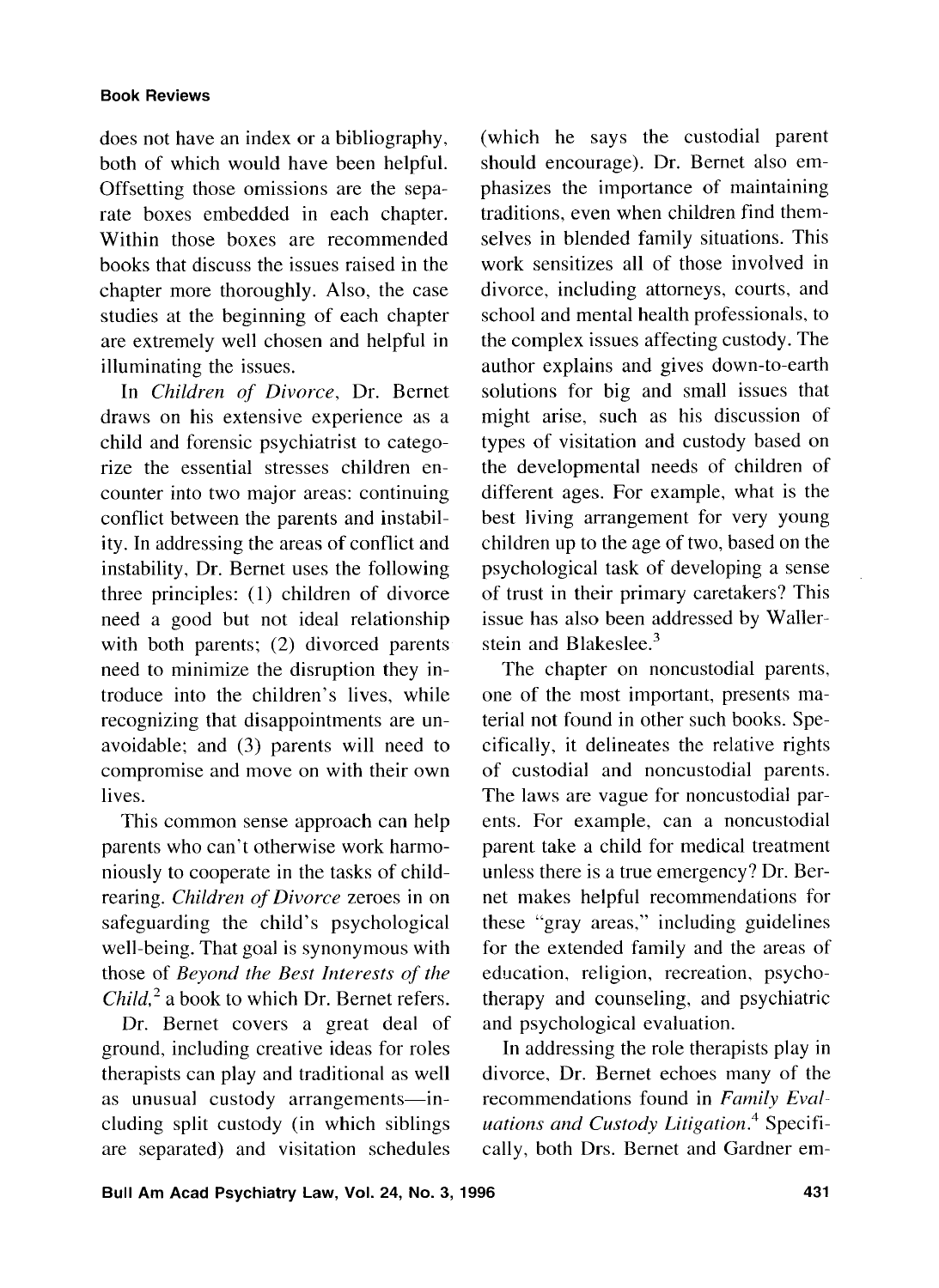phasize that therapists can't wear "two hats" when dealing with families. Many therapists try to advise parents and children and act as expert witnesses or as divorce mediators, but these are roles with conflicting needs.

Throughout this slim tome, Dr. Bernet promises that no single paradigm will work without a hitch. He also concludes that there is no evidence to suggest that joint custody is superior to traditional custody for the children. That stance reflects the findings of two other works: *Surviving the Breakup: How Parents and Children Cope with Divorce*,<sup>5</sup> a longitudinal study begun in 1971 that examines how healthy people cope with divorce; and the ten-year follow-up, *Second Clzances: Men, Wonzen, and Children a Decade after Divorce.*<sup>3</sup> However, Dr. Bernet suggests that joint custody may be a good way for some divorcing parents to raise their children together.

This book would be valuable to divorcing parents and professionals who work with children of divorce. It provides new insights and sage advice for minimizing conflict and providing stability.

#### **References**

- U.S. Bureau of the Census: Statistical Abstracts of the United States (1 15th ed). Washington, DC: US Government Printing Office, 1995
- Goldstein A, Freud, Solnit AJ: Beyond the Best Interests of the Child. New York: Free Press, 1973
- Wallerstein JS, Blakeslee S: Second Chances: Men, Women and Children a Decade after Divorce. New York: Tinkner and Fields, 1989
- Gardner, Richard: Family Evaluations and Custody Litigation. Cresskill, NJ: Creative Therapeutics, 1982

5. Wallerstein JS, Kelly JB: Surviving the Breakup: How Parents and Children Cope with Divorce. New York: Basic Books, 1980

HYPNOSIS, MEMORY, AND BEHAV-IOR IN CRIMINAL INVESTIGATION. Kevin M. McConkey and Peter W. Sheehan. New York: Gilford Press, 1995. 218 pp. \$35.00.

# Reviewed by Bruce L. Danto, MD

Although this book is written in an academic style, it is not a "ho hum" book. It is filled with important current research on memory as well as the use of hypnosis for memory enhancement. It provides guidelines for not only the technical employment of hypnosis but also the prehypnotic interview factors that should be considered in contemplating the suitability of a subject for hypnosis.

The authors feel that suspects or defendants are not appropriate for hypnotic interviews. They limit their choice of the more appropriate subjects as being those who are either victims or witnesses.

This book provides a very rich discussion of the ethics of hypnosis and advocates the use of a hypnosis coordinator to ensure that the hypnotist himself or herself is operating within a standardized approach to hypnosis. Posthypnotic evaluation is encouraged, and particular attention is paid by the authors to the importance of not leading the hypnotic subject. Numerous examples are offered so that the reader may get a clear picture of what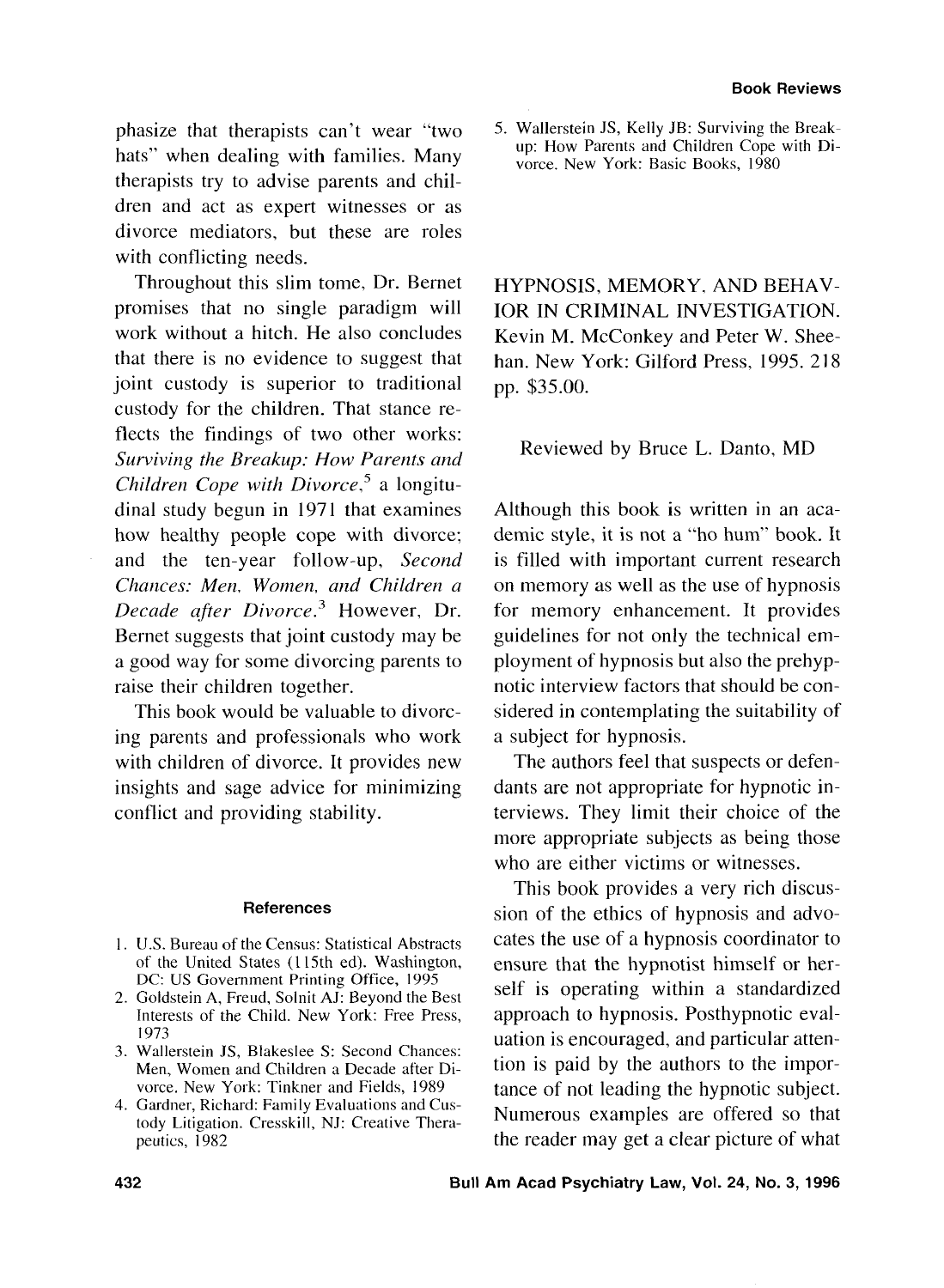## **Book Reviews**

should be avoided in terms of conscious or unconscious steps that could lead the witness, thereby suggesting the answer that the inexperienced hypnotist may be seeking.

I strongly endorse their advice to exclude hypnotic investigations by police personnel and to make sure that people who might suggest answers to the hypnotic subject be absent during this procedure. There are some exceptions; one of them from my own practice involves a man who was accused of molesting his niece. His wife wanted to be present; we allowed this, and he confessed to molesting the niece in front of his wife. Her presence did not detract from the suspect's revelations following hypnotic induction, but it did create problems for the wife, who felt very defeated when she heard her husband's confession.

In another example from my own practice, I recall a case where a witness had been interviewed by a member of the Michigan State Police, whose assignment was to conduct an investigation as a police hypnotist. It was apparent, when reviewing the audiotape, that as the police officer was interrogating the witness under hypnosis, whispered responses could be detected on the part of investigating officers, who were leading the witness. When I rehypnotized the witness, such information was not present. Furthermore, in checking out the location of her home, from which she said she had seen the suspect set fire to her in-law's home, it was evident that it would have been impossible for her to do so, because her field of vision would have been obscured by other houses in between; and the victim's house, which had been ignited, was around the corner and away from view as well.

I feel that any person interested in hypnosis would appreciate chapter 3 of this book, which offers guidelines for practice. These guidelines neatly discuss general issues and the role of the hypnosis coordinator. The authors also propose a separate set of guidelines for the hypnotist and delineate the kinds of crimes in which hypnosis should be considered as an investigative tool. They establish 16 steps for conducting the hypnotic interview itself and also gives guidelines for technical issues.

I was particularly pleased with the chapter dealing with stress and "faking" in hypnosis. I recall from my own experience a 12-year-old girl and her brother who accused a farmer of performing oral sex on the girl and rectal masturbation on her 9-year-old brother. The case had been brought by a dentist who practiced hypnosis in his office in a small town. My investigation using hypnosis exposed his errors. When I rehypnotized the children, it was very apparent that the sister was totally faking the depth of hypnosis and faking her arm levitation, as her arm kept drifting. After the hypnotic session, when 1, got everyone together, including the prosecutor, the investigating police officer, and the parents, the girl confessed that she had lied. The farmer was from a very religious community, and the public refused to believe that he was innocent. He was forced to move and lost his farm and everything else.

Interesting laboratory data were presented by these authors as well as a good

**Bull Am Acad Psychiatry Law, Vol. 24, No. 3, 1996 433**